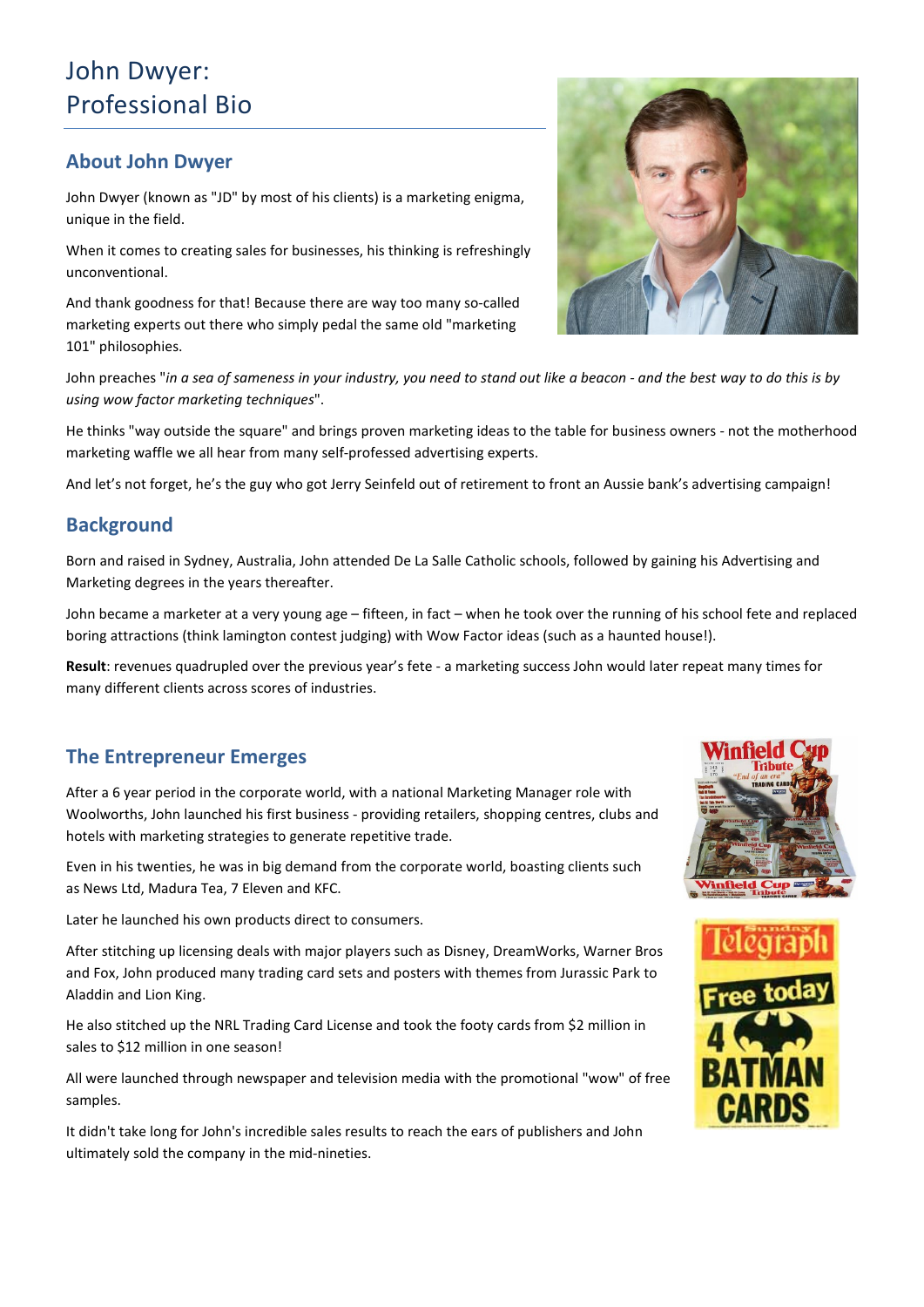## **TV Show: Dreams Can Come True**

John then produced television shows for the TEN Network, one of them being, "Dreams Can Come True".

Once again, he "wowed" audiences with wonderful stories of dreams coming true for people "doing it tough".

Stars like Michael Jordan, Paul Hogan, Princess Di and Meatloaf helped him make some of the dreams come true.

Viewers were invited to submit "worthy dreams" for friends or family – and John and his "Dream Team" selected as many as possible for "mini – miracles."

Daryl Braithwaite hosted this amazing program.



The show smashed TV ratings and was nominated for a **Silver Logie** award.

John highlighted that this proved there was a huge demand for "good news programs" on TV.

This was an incredible TV show with "wow after wow!"







## **Consulting and Seinfeld**

As an in-demand marketing consultant, John has worked with numerous long term clients, including the Greater Building Society.

John recommended the society change their approach radically to look **unlike** any other bank.

His creative campaigns such as "Get a home loan, get a free holiday" and "fuel discount offers" took the customers' eyes off the price and enabled the Greater to advertise without once mentioning an interest rate for 9 years – the only bank in the world to do so.

All while growing their home loan market share more than eight times, representing billions of dollars of loans.

Later he scored a remarkable coup by signing retired comedian, Jerry Seinfeld, as the face of a major campaign for the Greater.

The news made worldwide headlines, as Seinfeld had only previously ever worked with American Express and Microsoft – giant brands clearly in a different league to the little-known regional bank in Australia.

A classic example of John's "wow factor" thinking, the campaign tripled the banks market share again in its first two years.

Yes, this "marketing maverick" certainly "thinks differently."

He provides his clients with "way outside the box" thinking.